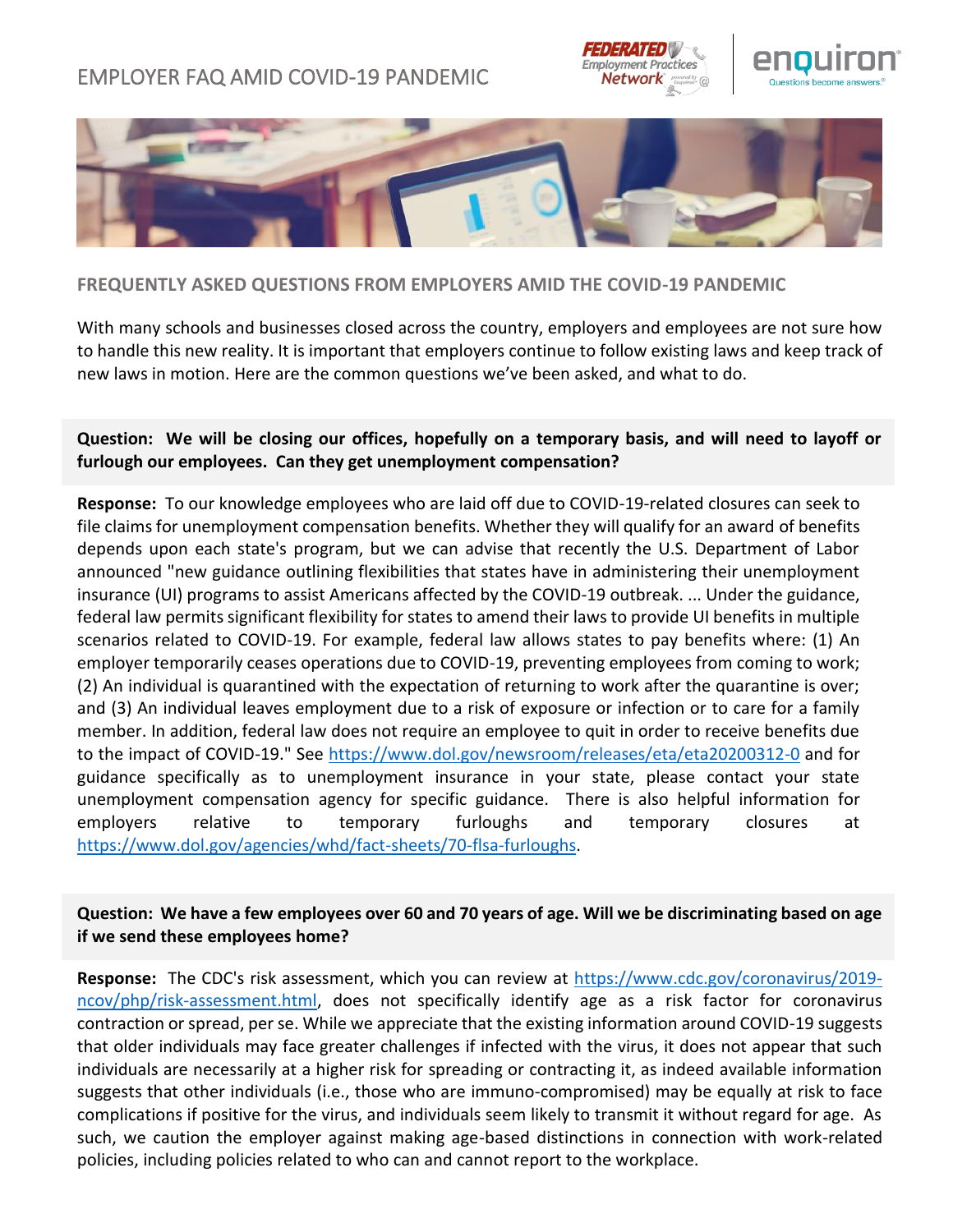



As government authorities are now strongly encouraging (and in some instances, requiring) "social distancing," we recommend that employers seek to evaluate work-from-home options for all non-essential personnel, not just those of a particular age or whom the employer assumes may have higher susceptibility to contraction or complications. Such actions can expose the employer to potential age (or disability, if that is a factor) discrimination claims that may be difficult to defend.

**Question: If employees are worried about the virus and decide to stay home, must they use their PTO if they have? Is the company required to give separate paid leave for the virus?**

**Response:** We appreciate that many employees may be too nervous to come to work for fear of contracting COVID-19. In response, employers should attempt to strike a balance between addressing a nervous employee's fears while also reminding them that they are generally required to come to work. Under most circumstances, employees may not refuse to go to work because they fear that they may contract COVID-19. The Occupational Safety and Health Act (OSHA) requires employers to provide a safe and hazard-free workplace for their employees. Unless employees reasonably believe they are in imminent danger, they may not refuse to work. However, in some circumstances, if an employee is required to travel to a COVID-19 "hot spot" or engage in activity that is considered "high risk," the employee may be able to demonstrate an imminent danger. If such circumstances arise, employers should attempt to find a resolution in order to avoid triggering an OSHA claim, as indeed the Act prohibits retaliation against an employee who has expressed concerns about workplace safety.

Even if an employee cannot demonstrate an imminent danger, the employer nevertheless may want to consider allowing him or her to work from home, particularly if the employee can complete his/her tasks out of the office. As noted above, absent imminent danger the employer is not required to allow the employee to work remotely, and arguably can require the employee to report to work. That said, if an employee fails or refuses to do so, and the employment relationship is terminated, the employer may face potential backlash from an employee relations (if not public relations) standpoint.

If the subject employee is non-exempt, keep in mind that such employee's compensation is typically tied to hours of work. Unless a company policy, practice or contract provides otherwise, there is no statutory obligation to pay wages to non-exempt employees when they are not performing work or providing a service to the employer. That said, if work is performed, whether such work is done in the office or remotely, it must be properly paid.

As to exempt personnel, under applicable federal wage/hour law (and we are not aware that state law differs), there is no statutory obligation to compensate exempt personnel during a week in which no work at all is performed, but if a contract or company policy support continuation of salary wages, the employer should follow adhere to it. If an exempt employee is absent for one or more full days (but is not absent for an entire week) for personal reasons, then the employer can make a deduction from salary pay in whole day increments for any such day or days, assuming doing so is consistent with policy and practice and not inviolate of any contract. The employer must ensure that no work at all is performed (i.e., no calls, emails, texts, etc.). Whole day absences due to illness or disability can also be docked in full day increments (again if consistent with policy and practice, if there is no contrary contract, and if no work is performed), but only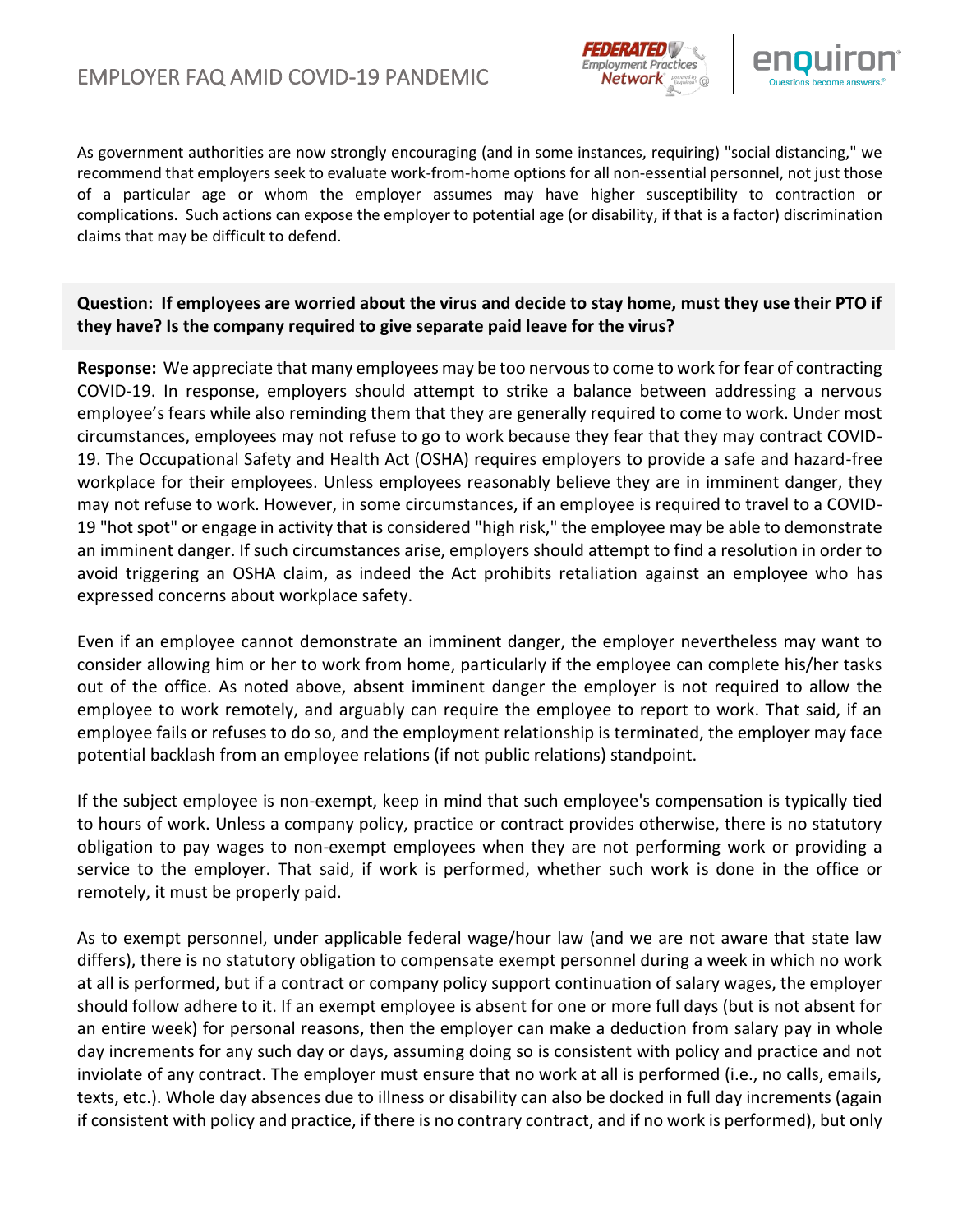



if the employer ordinarily has a policy that provides a wage replacement benefits (i.e. paid sick leave or similar) but that the employee has exhausted or not yet become eligible to receive.

If, however, an exempt employee was ready, willing and able to work but was unable to do so because the employer closed and did not make work available, then generally the employee must be paid for the week if he or she performed any work in that workweek (as noted above, whole workweeks in which no work is performed need not be paid). Please see the paragraph titled "Circumstances In Which The Employer May Make Deductions from Pay" at [https://www.dol.gov/whd/overtime/fs17g\\_salary.htm](https://www.dol.gov/whd/overtime/fs17g_salary.htm) and note that we are not aware that the law in your state differs on this. To the extent the employer implements a furlough, there is useful information published by the Department of Labor at <https://www.dol.gov/agencies/whd/fact-sheets/70-flsa-furloughs> and we are not aware that state law differs on this, either.

Prorating the salary compensation of exempt employees for absences of less than a full day for personal reasons or for sickness are not permitted. In other words, if an exempt employee works any portion of a day, there can be no deduction from salary for a partial day absence for personal or medical reasons.

Employers can allow or require employees to use paid time off benefits in accordance with employer policy and practice. Paid sick leave, however, which is required in your state, can only be used in connection with specific reasons, which do not include an employee's discomfort in connection with reporting to work. For more information, please see [https://www.dol.gov/agencies/whd/flsa/pandemic.](https://www.dol.gov/agencies/whd/flsa/pandemic)

### **Question: Can we take our employee's temperatures before they start work?**

**Response:** The EEOC's "Pandemic Preparedness and the Americans with Disabilities Act" guidance provides at question 7 that "measuring an employee's body temperature is a medical examination," and although employers in most cases cannot require or issue medical examinations to employees, "[i]f pandemic influenza symptoms become more severe than the seasonal flu or the H1N1 virus in the spring/summer of 2009, or if pandemic influenza becomes widespread in the community as assessed by state or local health authorities or the CDC, then employers may measure employees' body temperature. However, employers should be aware that some people with influenza, including the 2009 H1N1 virus, do not have a fever." Although this guidance was issued in response to the H1N1 virus in 2009, to our knowledge it is largely still applicable, and can be reviewed here: [https://www.eeoc.gov/facts/pandemic\\_flu.html.](https://www.eeoc.gov/facts/pandemic_flu.html)

Thus, there appears to be some support for employers to take the temperatures of its employees in limited cases as described, but as a best practice we would discourage this practice to the extent it requires personnel without medical training to come into close contact with co-workers who, potentially, could spread the virus. In other words, if an individual has a contagious condition (or has been exposed to one and thus can still transmit it to others), there is risk of spreading the virus or contagion by having one employee take the temperature of another, and particularly if neither employee is properly trained in nor using sufficient universal precautions to prevent contamination.

Given the recent outbreak of COVID-19 and the concern of contraction through close human to human contact, we do not recommend that the employer implement a policy or practice nor otherwise authorize